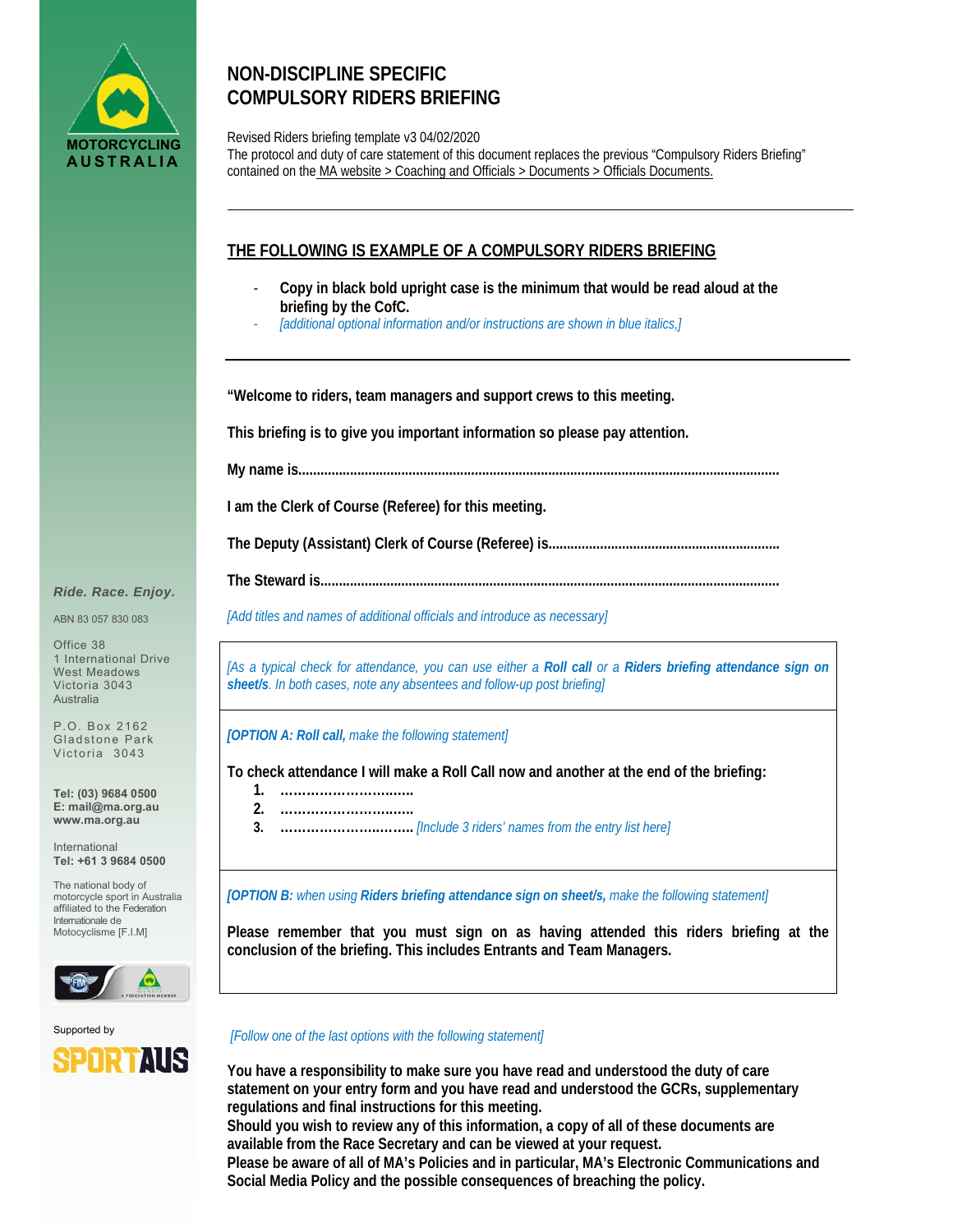

**I am now going to discuss items that are unique and specific to this venue and this meeting:** 

*[Read out dot points you have prepared for this specific meeting.]* 

*[The following are some suggestions that may need clarification at your meeting, but to ensure a short, precise and relevant briefing, only include items that are significantly different to the "normal procedures" of a typical meeting, or those that have not already been included in the GCR's, Supplementary Regulations and/or Final Instructions.* 

*Some examples of these might be:* 

- *Designated riding areas.*
- *Procedure for entering and exiting the starting area*
- *Flags and/or Lights*
- *Practice and Race order*
- *Qualifying and Race procedure*
- *Crash & Breakdown procedure.*
- *Injured Rider procedure*
- *Noise, Alcohol and/or Drug Testing*
- *Timing*
- *Podiums*
- *Public Access]*

#### **Do we have any Questions regarding today's meeting?**

*[Always ask for questions and in all cases, provide information as required.]* 

*[OPTION A: Roll call number 2, make the following statement]* 

**I will now make the second Roll Call:** 

- **1. ……………………..…..**
- **2. ……………………..…..**
	- **3. …………………..……..** *[Include 3 riders' names from the entry list here]*

*[OPTION B: when using a Riders briefing attendance sign on sheet/s, make the following statement]* 

**Please remember to sign on before you leave this briefing**

**And finally, by signing on to participate in this meeting, you acknowledge the risks, that you are responsible for yourself, and to act safely.** 

**Thank-you for your attention. Good luck. Ride safe."** 

*[A copy (in document form, template below) of the riders briefing, including meeting specific instructions must be completed and provided to the Relevant Controlling Body with the meeting documentation.]* 

### *Ride. Race. Enjoy.*

ABN 83 057 830 083

Office 38 1 International Drive West Meadows Victoria 3043 Australia

P.O. Box 2162 Gladstone Park Victoria 3043

**Tel: (03) 9684 0500 E: mail@ma.org.au www.ma.org.au** 

International **Tel: +61 3 9684 0500** 

The national body of motorcycle sport in Australia affiliated to the Federation Internationale de Motocyclisme [F.I.M]



Supported by